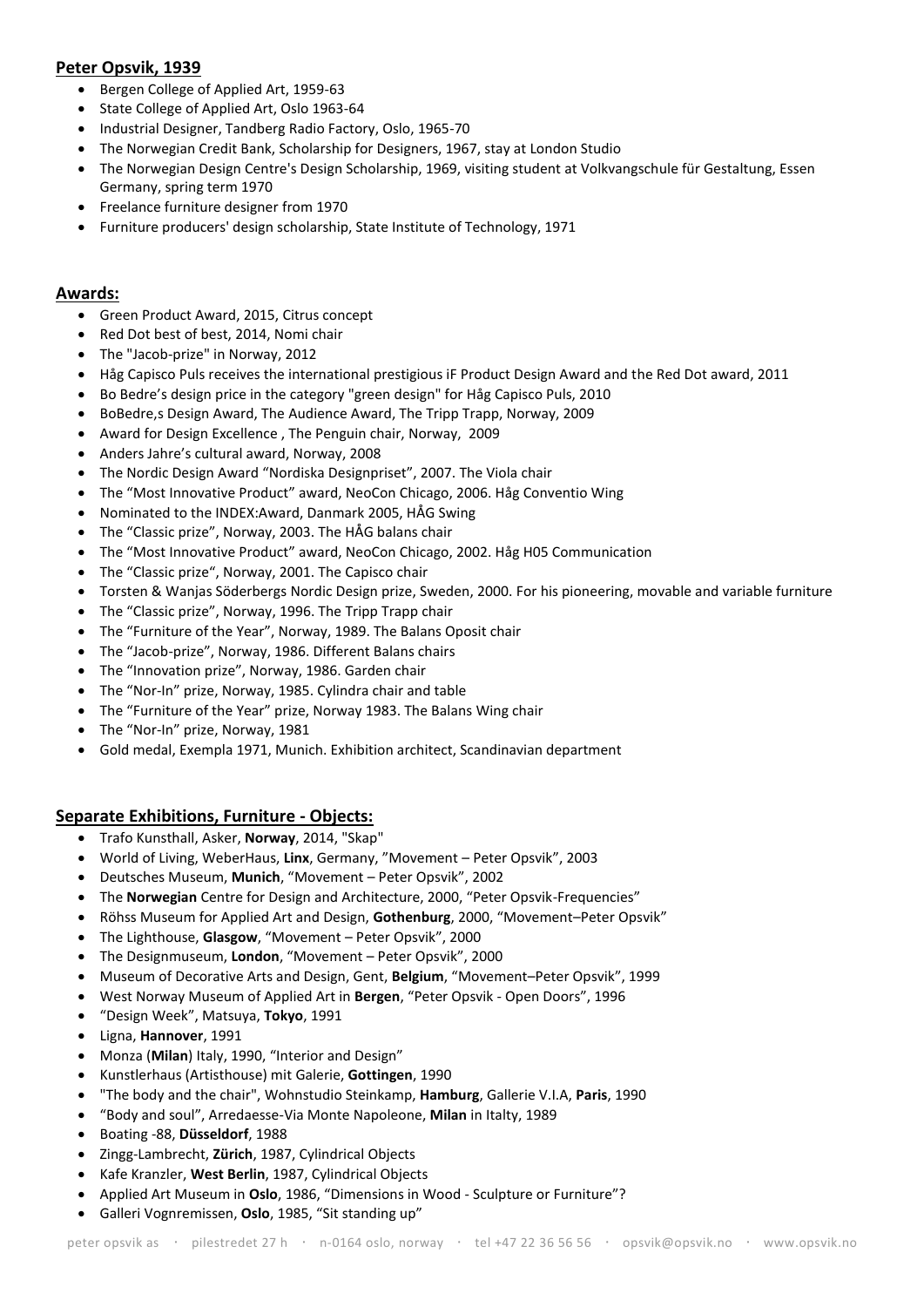# **Collective Exhibitions, Furniture – Objects:**

- "Nordic Design Today", Vandalorum Museum, **Sweden,** 2013
- "100% Norway", **London** Design Festival, 2013
- "Century of the Child: Growing by Design 1900-2000", Museum of Modern Art, **New York** July 29 November 5 2012
- "Please take a seat", West Norway Museum of Decorative Art **Bergen**, National Museum of Art **Oslo, Seoul in Korea,**  Habitare **Helsinki,** 2009-2011
- Norwegian Prototypes Blackhall Gallery, **London**, 2010
- 100% design, **London**, 2008
- "InsideNorway", **Tokyo**, 2005
- "Breaking the norms of sitting", The World Exposition in **Japan**, 2005
- "Design tur/retur", The **Norwegian** Centre for Design and Architecture, 2003
- "Inspired Design", The Oslo Museum of Applied Art, **Norway**, 2001
- "Form 2000", **Norway**, 2000
- "Design: Process, Progress, Practice, Design Museum, **London**, 2000
- "Kid size", **various countries**, 1999-2001
- "Sofa- Sculptur Objects Functional Art", **Chicago**, 1998
- "Børs og Kaviar", Lillehammer, **Norway**, 1998
- "Waves Norwegian Furniture Design", Oslo, Tokyo, Vreden, **Essen**, 1998
- "Design Nordic Way", Kalmar Castle, **Sweden**, 1997
- "International Nordic Touch in Form & Design", Kalmar Art Museum, **Sweden**, 1997
- "Cylindra", Royal Fine Art Commission for Scotland, **Edinburgh**, 1996
- Design from Norway, **Tokyo**, 1995
- "Ethics and aesthetics: Design Agencies of Scandinavia", Design Museum, **London**, 1992
- Euro Park, **Germany**, 1992
- "Sitt i nitti", Lillehammer, **Norway**, 1990
- "Primaerpunkt", **Helsinki**, 1989
- "Norwegian Wood", **various countries**, 1987-88
- "Norway in Gothenburg", **Gothenburg**, 1987
- "Scandinavia Today", **Japan**, 1987
- "Chairytales from Norway", **London**, 1986
- "Norwegian Design", **Stockholm**, 1985
- Scandinavia Today", **USA**, 1985
- "Interior Now", Oslo, Trondheim (**Norway**), 1984
- "Scandinavian Modern", Cooper Hewitt Museum, **USA**, 1982
- "Balans", **Copenhagen** and **London** in 1979, **Wien**, **Düsseldorf**, **Den Haag** and **London** in 1981, and **New York**, **Houston**, **Chicago** and **Tokyo** in 1982

## **Group Exhibitions, The Graphic Arts:**

- "Norwegian State Autumn Exhibition", 1967
- "Western Norway Exhibition", 1966-67

## **Publications:**

 "Rethinking Sitting" a book written by Peter Opsvik. Via texts and examples drawn from a profuse production, the reader will gain insight into Opsvik's thinking on the subject of sitting and his furniture designs. Published in English and German by Gaidaros in 2008, in English by WWNorton in 2009 and in Japanese by Sunchoh Shuppan in December 2009.